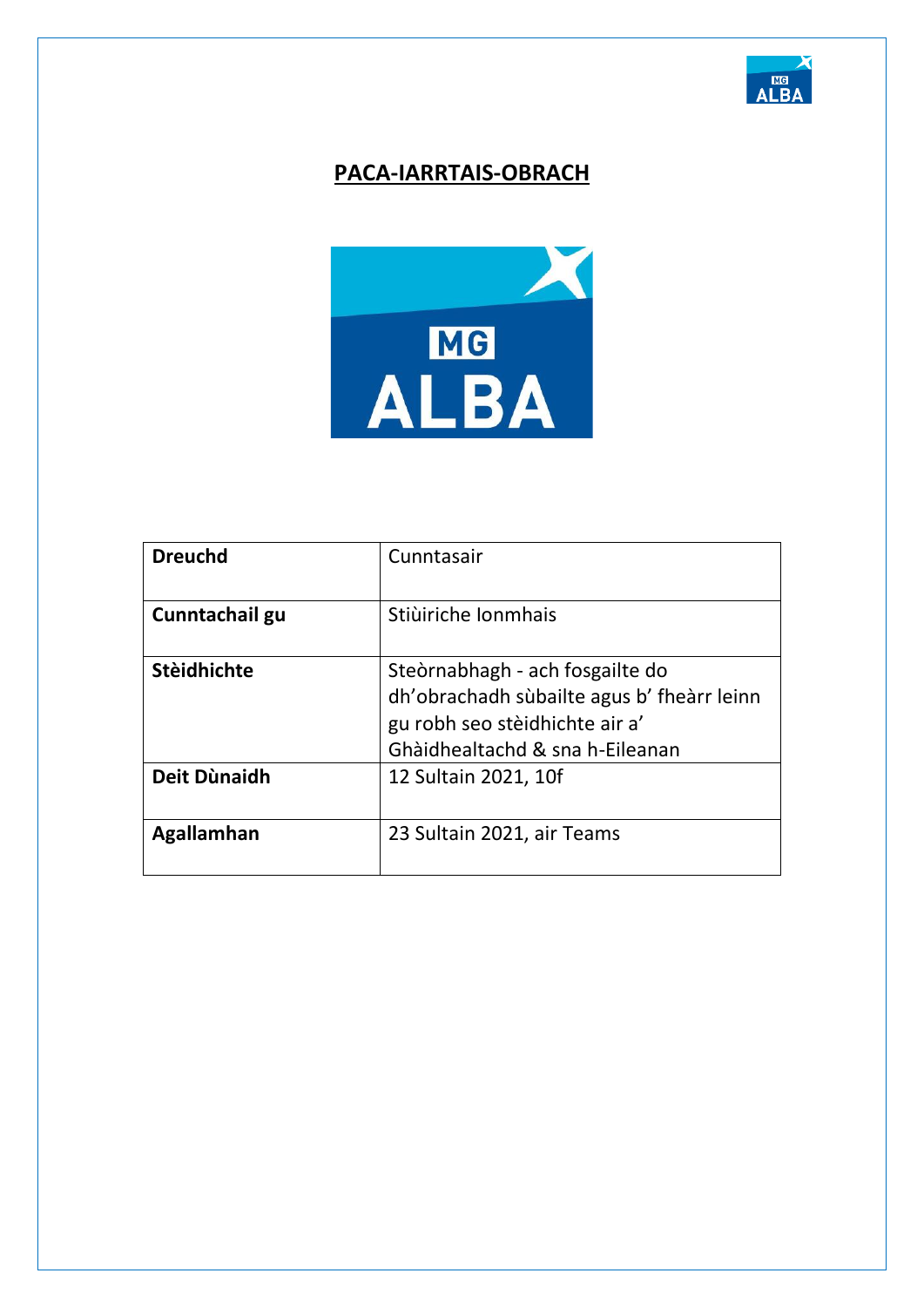

27 Lùnastal 2021

A thagraiche chòir

### **IARRTAS OBRACH – CUNNTASAIR**

Taing airson d' ùidh san dreuchd airson Cunntasair.

Tha sinn a' sireadh neach a bhios nam prìomh bhall den Sgioba Ionmhais, leis a' phearsa agus na sgilean airson a bhith ag obair mar aon sgioba le co-obraichean cruthachail is gnìomhachais ann an telebhisean, air-loidhne, na meadhanan sòisealta agus rèidio agus a tha cuideachd comasach air cur nas fharsainge ri leasachadh na meadhanan Gàidhlig.

Tha e a' toirt toileachas dhuinn am paca-iarrtais-obrach a chur an cois seo.

Gus tagradh a chur a-steach, cuir a-steach litir-chòmhdachaidh agus an CV agad le iomradh air do sgilean, eòlas agus comasan, a' cur aire shònraichte air an Sònrachas Obrach. Bu mhath leinn cluinntinn mu do chomasan agus eòlas bhon dà chuid obraichean pàighte agus saor-thoileach. Ma tha thu ag iarraidh còmhradh neo-fhoirmeil mun obair agus mun chothrom, cuir fios gu Claire NicLeòid, Comhairliche HR, air [hr@mgalba.com](mailto:hr@mgalba.com) agus cuiridh sinn air dòigh àm freagarrach airson còmhradh.

Bu chòir dhut do thagradh a chur a-steach ro 10f Didòmhnaich 12 Sultain 2021 gu [hr@mgalba.com.](mailto:hr@mgalba.com) Cha tèid beachdachadh air tagraidhean a thèid an cur a-steach an dèidh seo.

Cuiridh sinn daingneachadh gun deach do thagradh fhaighinn ro Dhiluain 13 Sultain 2021.

Thèid agallamhan a chumail Diardaoin 23 Sultain 2021 tro Teams.

Le dùrachd

**Dòmhnall Caimbeul Àrd-Oifigear**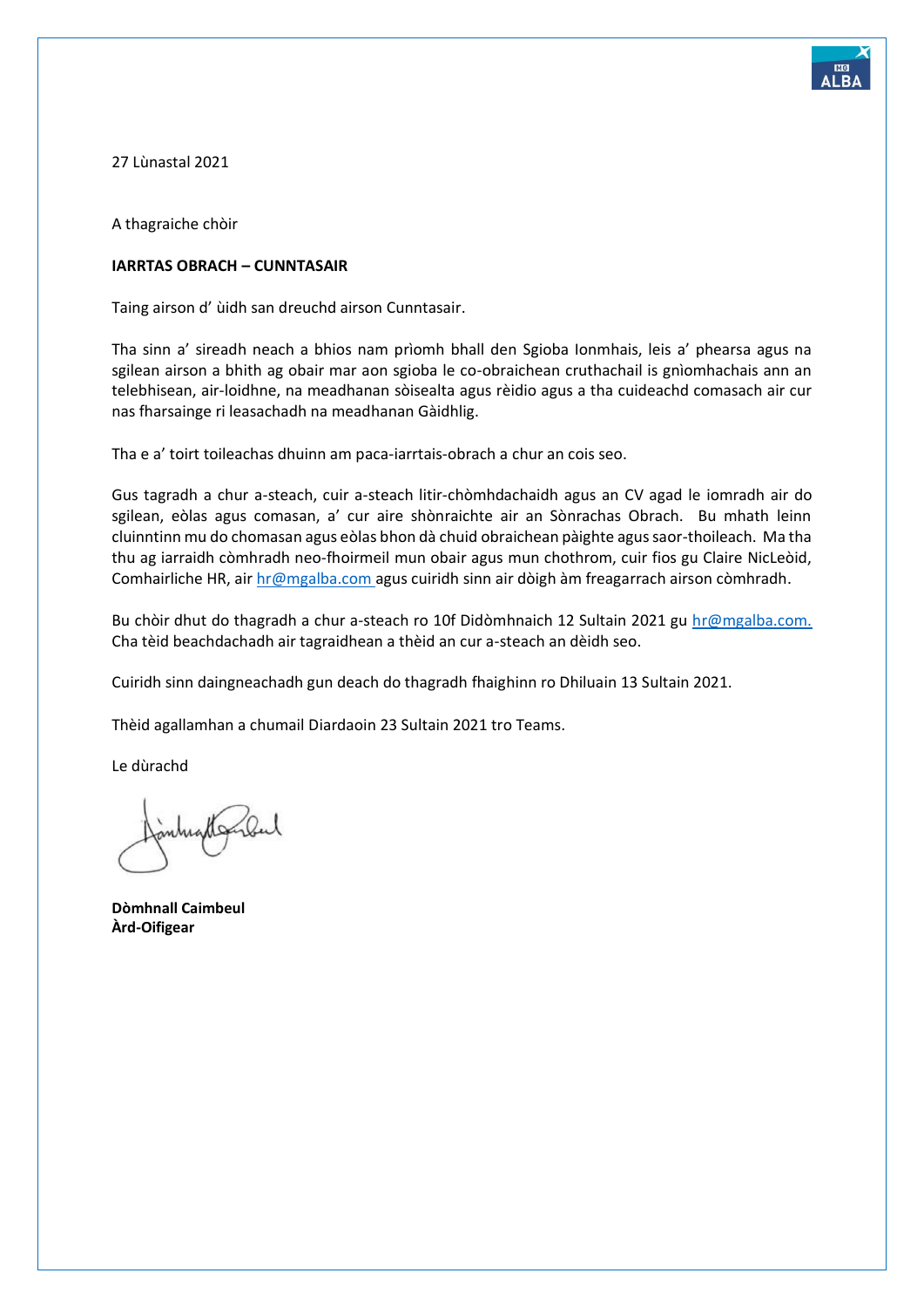

## **MU AR DEIDHINN**

## **Cò sinn?**

Tha MG ALBA (Seirbheis nam Meadhanan Gàidhlig) a' ruith na seanail Ghàidhlig *BBC ALBA* ann an com-pàirteachas leis a' BhBC. Tha uallach oirnn cuideachd airson *[FilmG](http://filmg.co.uk/gd/)***,** *[LearnGaelic](https://learngaelic.net/)* agus *[SpeakGaelic](https://speakgaelic.scot/)* ann an co-obrachadh le buidhnean eile.

Tha fiosrachadh cudromach anns a' Phlana Obrachaidh againn airson 2021/22 mu na h-amasan againn agus thèid a chuir gu tagraichean air a' gheàrr-liosta airson agallamhan.

## **Càite bheil sinn?**

Tha ar prìomh oifis ann an Steòrnabhagh, le oifis cuideachd ann an Glaschu, agus làthaireachd ann an Inbhir Nis. B' fheàrr leinn gu robh an dreuchd stèidhichte ann an Steòrnabhagh ach thathas fosgailte do dh'obrachadh sùbailte agus b' fheàrr leinn gu robh seo stèidhichte air a' Ghàidhealtachd & sna h-Eileanan.

## **Ar Luchd-obrach & Am Bòrd**

Tha 43 [neach-obrach](https://mgalba.com/mu-ar-deidhinn/luchd-obrach/) againn, le [Bòrd](https://mgalba.com/corporra/bord/) de 9.

## **Ar n-Àrainneachd Obrach**



Thathas ag obair le dòigh obrach fìrinneach, fosgailte agus eadar-obrachail. Tha guth gach neach nar sgioba a' cunntadh. Thathas a' co-roinn nas urrainn dhuinn de dh'fhiosrachadh gus am bi fios aig gach neach ciamar a tha am buidheann a' dèanamh, ciamar a tha sinn uile a' cur ri sin agus ciamar as urrainnear a bhith fiùs nas fheàrr nar n-obair.



Thathas pròiseil gun do choilean sinn barantachadh bhon taobh a-muigh bho *Broadcast Best Places to Work in TV*  airson còig bliadhna co-leantaileach (2016-2020), Inbhe Airgid bho *Creideas nar Cosnaichean* agus Inbhe Òir bho *Creideas nar Cosnaichean Òga.* Thathas dealasach ann a bhith a' dèanamh nas urrainn dhuinn gu bheil ar daoine fallain agus air an coimhead às an dèidh, ag obair le *Healthy Working Lives Awards* gus seo a choileanadh.

## **Ullachaidhean Chorporra agus Shòisealta**

Mar bhuidheann, thathas làn dhealasach mur Ullachaidhean Chorporra agus Shòisealta, a tha air an coileanadh ann an ioma dòigh, nam measg tro ar Poileasaidh Àrainneachd, ar Poileasaidh Fastaidh agus ann an tabhartasan seach airgead chun choimhearsnachd agus buidhnean carthannais. Thathas gu cunbhalach a' toirt seachad eòlas saor an-asgaidh agus uidheamachd gu tachartasan ionadail togail airgid, dannsan carthannais, farpaisean cheist, cuirmean dhuaisean agus bithear cuideachd a' toirt taic do riochdachadh bhidiothan foillseachadh carthannais, tachartasan spòrs, bùithteanobrach cultarail agus foghlaim agus tachartasan film/Mòd.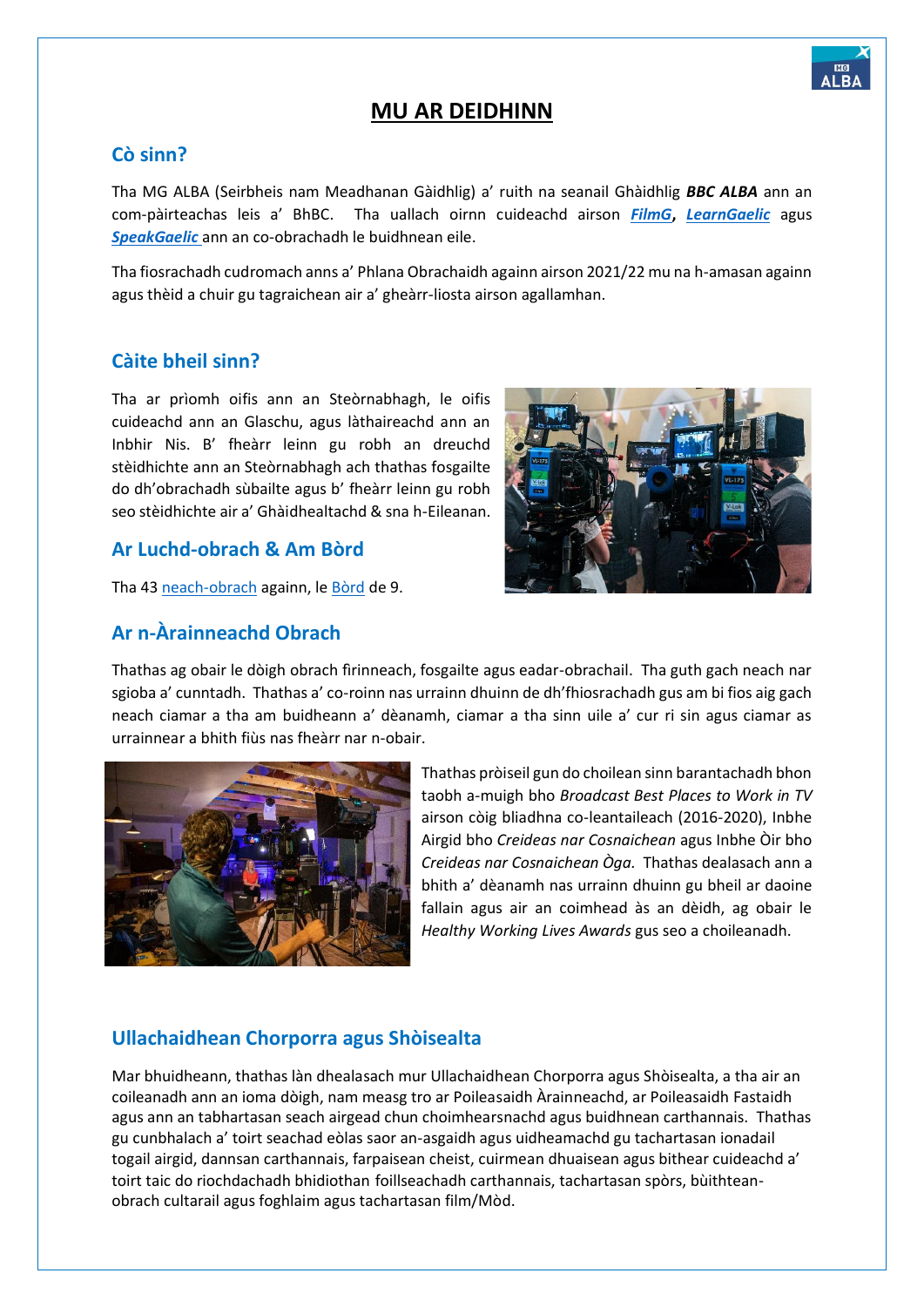

## **Luachan**

'S iad na luachan againn na prìomh phrionnsabalan a bhios a' stiùireadh ar n-obrach. Tha iad a' sònrachadh nam prìomhachasan againn agus tha iad mar bhun-stèidh anns gach rud a nì sinn.

### **Cruthachalachd**

• Tha sinn a' comasachadh cruthachadh sàr-shusbaint Ghàidhlig

### **Luchd-amhairc**

• Tha sinn air ar fiosrachadh agus air ar brosnachadh le ar luchd-amhairc

### **Àrd-amas**

• Tha sinn ag amas air agus a' lìbhrigeadh sàr-mhathas

### **Co-bhanntachd**

• Tha sinn a' coileanadh tro cho-obrachadh

### **Spèis**

• Tha sinn ag èisteachd; tha sinn a' brosnachadh; tha sinn cothromach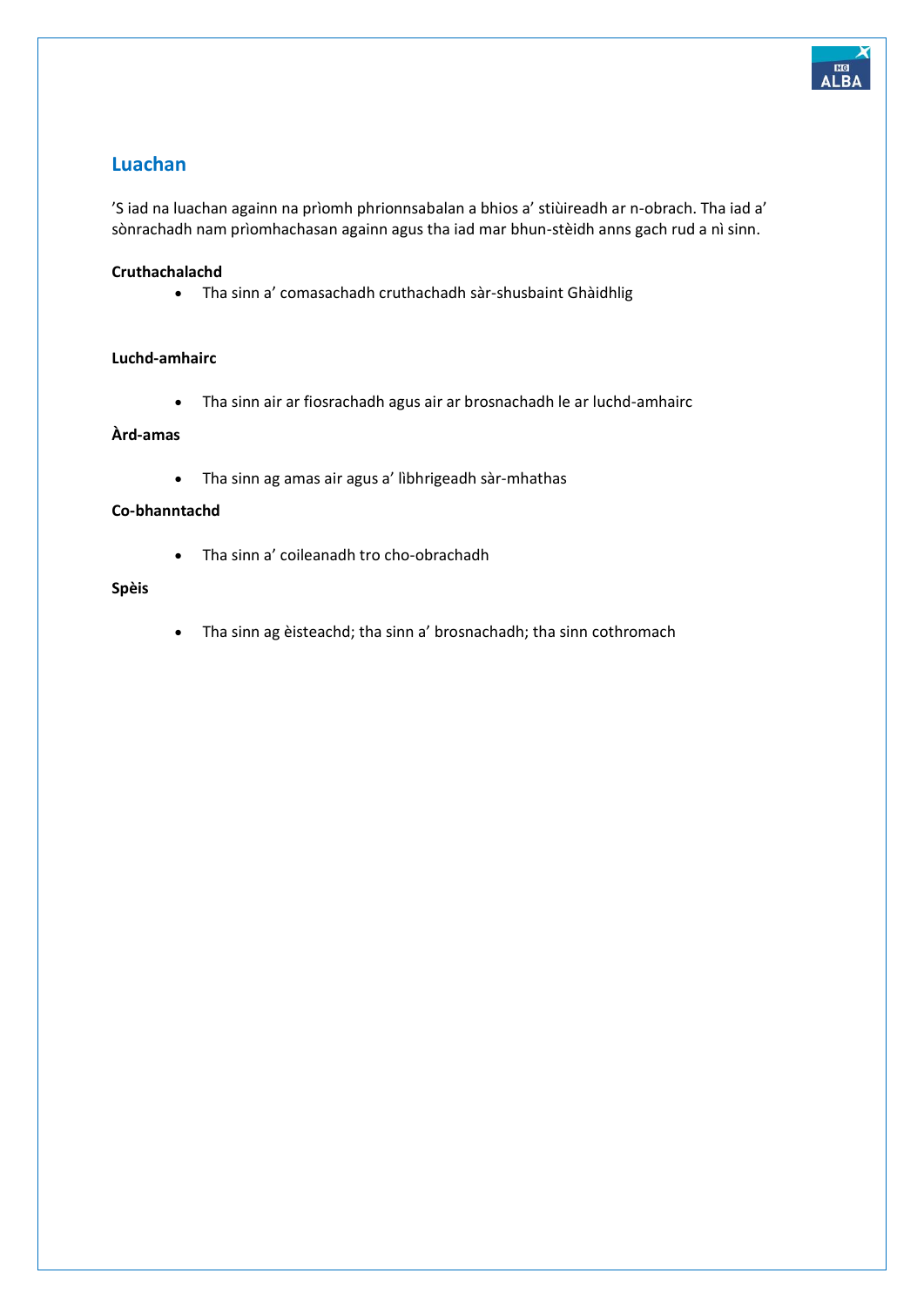

## **AN DREUCHD**

## **Cùl-fhiosrachadh**

Tha na meadhanan Gàidhlig, coltach ri gach meadhan eile, a' dol tro atharrachadh brìgheil. Tha seo an dà chuid dùbhlanach agus gar brosnachadh. Bidh sibh mothachail gu bheil ar ro-innleachdan mheadhanan a' freagairt air na h-iarrtasan sin.

Bhon eòlas agad fhèin, agus bho [rannsachadh](https://www.ofcom.org.uk/__data/assets/pdf_file/0025/222892/scotland-report-2021.pdf)  [Ofcom,](https://www.ofcom.org.uk/__data/assets/pdf_file/0025/222892/scotland-report-2021.pdf) bidh fios agad mu na h-atharrachaidhean ann an teicneòlas meadhanan, branndan agus cleachdaidhean an luchd-amhairc. Bidh fios agad cuideachd gu bheil na meadhanan againn ag obrachadh taobh-staigh frèam-obrach poilitigeach agus taic roinne poblach.

Bidh an Cunntasair ag obair mar phrìomh bhall den Sgioba Ionmhais, ag obrachadh ar siostaman ionmhais gu h-èifeachdach agus a' toirt sàrsmachd ionmhasail don bhuidheann.



Is e prìomh amasan eile na dreuchd a bhith ag obair còmhla ris an Oifigear Gnìomhachais agus luchdgleidhidh buidseit, ag aithris do luchd-ùidh air an taobh a-muigh agus a bhith mar Manaidsear Loidhne air am Foghlainneach Ionmhais a' toirt a-steach coidseadh tro phlana leasachaidh.

## **An Neach**

Bidh na prìomh feartan a leanas aig an tagraiche freagarrach, aig am bu chòir làn-theisteanais mar chunntasair a bhith:

- Eòlas agus/no eòlas obrach air pròiseactan, cùmhnantan agus gnothaichean
- Miann pàirt gnìomhach a ghabhail ann an iomairtean leasachadh gnìomhachais
- Dòigh-obrach rianail a thaobh obair agus aire làidir gu mion-fhiosrachadh
- Sàr sgilean eagrachaidh agus planaidh
- Àrd ìre de dh'àireamhachd agus sgilean mionaideachd
- Sàr-sgilean eadar-phearsanta agus conaltraidh (labhairteach agus sgrìobhte)
- Eòlas riaghlaidh loidhne
- Comas sàr-dhàimhean obrach a thogail agus a chumail taobh a-staigh MG ALBA agus taobh amuigh le luchd-ùidh a' gabhail a-steach màladairean, solaraichean agus riaghladairean

Is e cothrom a tha seo a bhith mar phàirt de bhuidheann le Gàidhlig a tha a 'tabhann cultar obrach làidir, sùbailteachd agus cothroman airson sgilean ùra ionnsachadh. Mura h-eil thu fhathast nad neach-labhairt Gàidhlig fileanta no misneachail, no dìreach a' tòiseachadh air do shlighe ionnsachaidh Gàidhlig, seo cothrom sgilean cànain a leasachadh no fhaighinn. Aig a' char as lugha bhiodh sinn a' sireadh gealltanas bhuat airson comas a ruighinn thar ùine cosnaidh aontaichte. Mar sin, ma tha teisteanas cunntasachd proifeasanta agad, an sealladh ceart, sgilean cunntasachd ionmhasail agus/no riaghlaidh làidir agus eòlas buntainneach bu mhath leinn cluinntinn bhuat.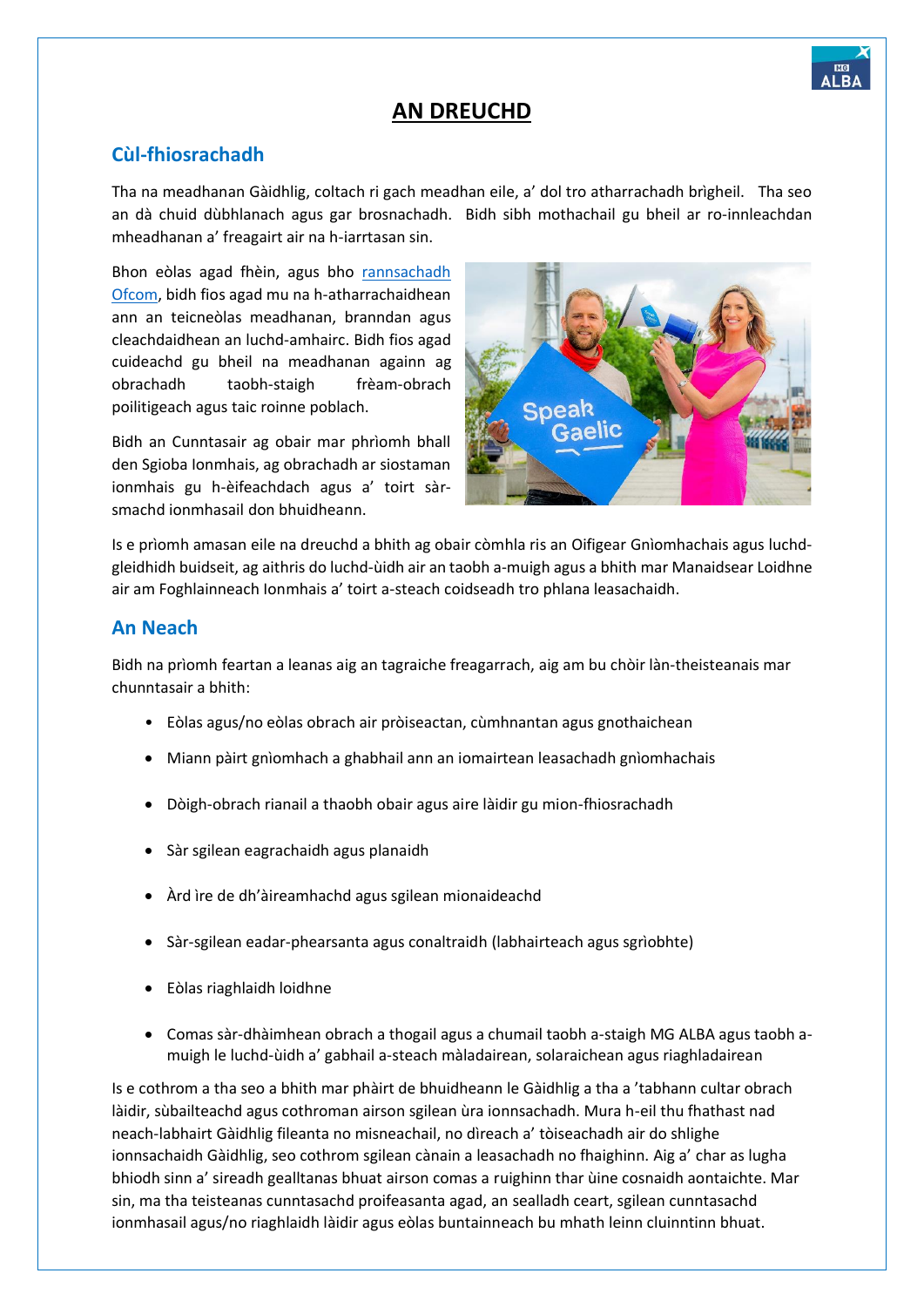# **FIOSRACHADH TAGRAIDH**

### **Prìomh Chinn-là**

| Tagraidhean fosgladh | 27 Lùnastal 2021     |
|----------------------|----------------------|
| Deit Dùnaidh         | 12 Sultain 2021, 10f |
| Agallamhan           | 23 Sultain 2021      |

### **Pròiseas Taghaidh**

Tha am pròiseas taghaidh air a chur a-mach ann am [Poileasaidh Fastaidh MG ALBA.](https://mgalba.com/wp-content/uploads/2020/12/recruitment-salary-structures-policy-1218.pdf)

### **Sgrùdadh Co-ionannachd Chothroman**

Tha sinn nar fastaichean co-ionannachd chothroman agus bithear a' cumail sgrùdadh air dàta fastaidh. Cuiribh crìoch air an fhoirm an cois seo, a tha a rèir reachdas GDPR.

### **Tagraichean Ciorramach**

Cuirear fàilte air tagraidhean bho dhaoine ciorramach agus tha sinn a' gabhail pàirt san Sgeama Agallamh Barantas Obrach airson tagraichean a tha air iad fhèin a mheasadh mar chiorramach agus a tha a' coileanadh nan slatan-tomhais aig an ìre as ìsle airson dreuchd bhàn.

#### **Rèitearan**

Thèid fios a chur gu dà rèitire nuair a thèid gabhail ri tairgse obrach cumhach. Cha tèid fios a chur gu rèitire gun ur cead.

### **Dàimh le Ball Bùird / Oifigear / Strì eadar Chom-pàirtean**

Bu chòir dàimhean le buill bùird no luchd-obrach, no strì chom-pàirtean ann an dà-rìribh na dh'fhaodadh a bhith air fhaicinn mar strì chom-pàirtean a chur am follais san tagradh.

#### **GDPR**

Thèid dàta pearsanta taobh a-staigh ur tagradh a phròiseasadh, a chumail agus a chur ann an tasglann/cur às dheth a rèi[r Sanas Prìobhaideachd MG ALBA.](https://mgalba.com/homepage/privacy-cookies/?lang=en)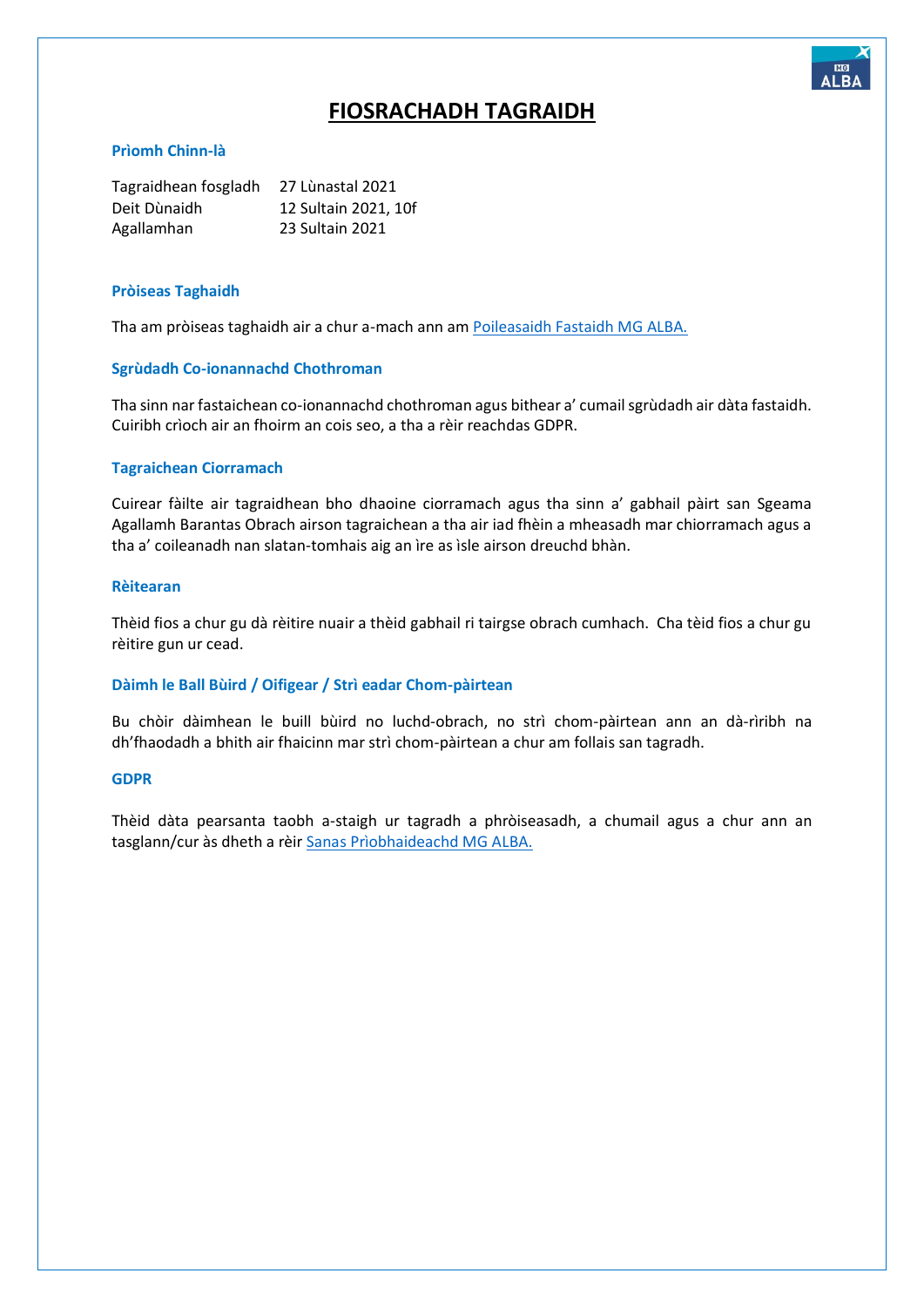

# **GEÀRR-IOMRADH AIR TEIRMEAN IS CUMHAICHEAN NA H-OBRACH**

| Ìre                         | Ìre E1                                                                                                                                                                                             |
|-----------------------------|----------------------------------------------------------------------------------------------------------------------------------------------------------------------------------------------------|
| <b>Tuarastal</b>            | £39,526-£43,943 (co-ionnan ri eòlas)                                                                                                                                                               |
| Fòrladh bliadhnail          | 25 là + 12 saor-làithean poblach                                                                                                                                                                   |
| <b>Peinnsean</b>            | Sgeama Peinnsein Tabhartas Sònraichte, cuiridh MG ALBA 10% den tuarastal<br>bliadhnail, a' dol suas gu 15% ma chuireas an neach-obrach tabhartas de 5%<br>ris                                      |
| <b>Bàs ann an Seirbheis</b> | 4 x Tuarastal Bliadhnail                                                                                                                                                                           |
| <b>Sochairean Eile</b>      | Gus dòigh beatha fhallain a bhrosnachadh thathas a' tairgse ballrachd talla-<br>spòrs. Tha dòighean-obrach math teaghlaich agus sùbailte againn agus<br>thathas a' tairgse sgeama bileag chloinne. |

### **Sgeama Pàigheadh Tinneis**

| <b>Seirbheis</b><br>bhliadhna | suas      | gu | dà | bhliadhna     | Làn-pàigheadh 1-mhìos agus leth-pàigheadh 1 mhìos, ann an aon      |
|-------------------------------|-----------|----|----|---------------|--------------------------------------------------------------------|
| An-dèidh                      | seirbheis |    | 2  |               | Làn-pàigheadh 2-mhìos/leth-pàigheadh 2 mhìos, ann an aon bhliadhna |
| bhliadhna                     |           |    |    |               |                                                                    |
| An dèidh seirbheis 3 gu 4     |           |    |    |               | Làn-pàigheadh 3-mìosan/leth-pàigheadh 3<br>mìosan, ann an aon      |
| bliadhna                      |           |    |    | bhliadhna     |                                                                    |
| An-dèidh                      | seirbheis |    | 5  | Làn-pàigheadh | 4-mìosan/leth-pàigheadh 4 mìosan, ann an<br>aon                    |
| bliadhna                      |           |    |    | bhliadhna     |                                                                    |

### **Ionnsachadh & Leasachadh**

Tha e riatanach gum bi plana Ionnsachaidh agus Leasachaidh aig gach neach-obrach a ni comasach dhaibh fàs nas èifeachdaich nan obair agus na h-amasan bliadhnail obrach aca a choileanadh.

### **Gàidhlig**

Is i a' Ghàidhlig cànan obrach MG ALBA. Tha e riatanach airson na dreuchd seo gu bheil an neach soirbheachail co-dhiù mar neach-ionnsachaidh/dealasach a thaobh a bhith ag ionnsachadh ach 's e ar miann gum biodh ìre comais sa chànan labhairteach agus sgrìobhte aig an neach.

### **Tuilleadh Fiosrachaidh**

Airson còmhradh neo-fhoirmeil mu pìos sam bith den obair, cuiribh fios g[u hr@mgalba.com](mailto:hr@mgalba.com) agus thèid àm freagarrach a chur air dòigh airson còmhradh.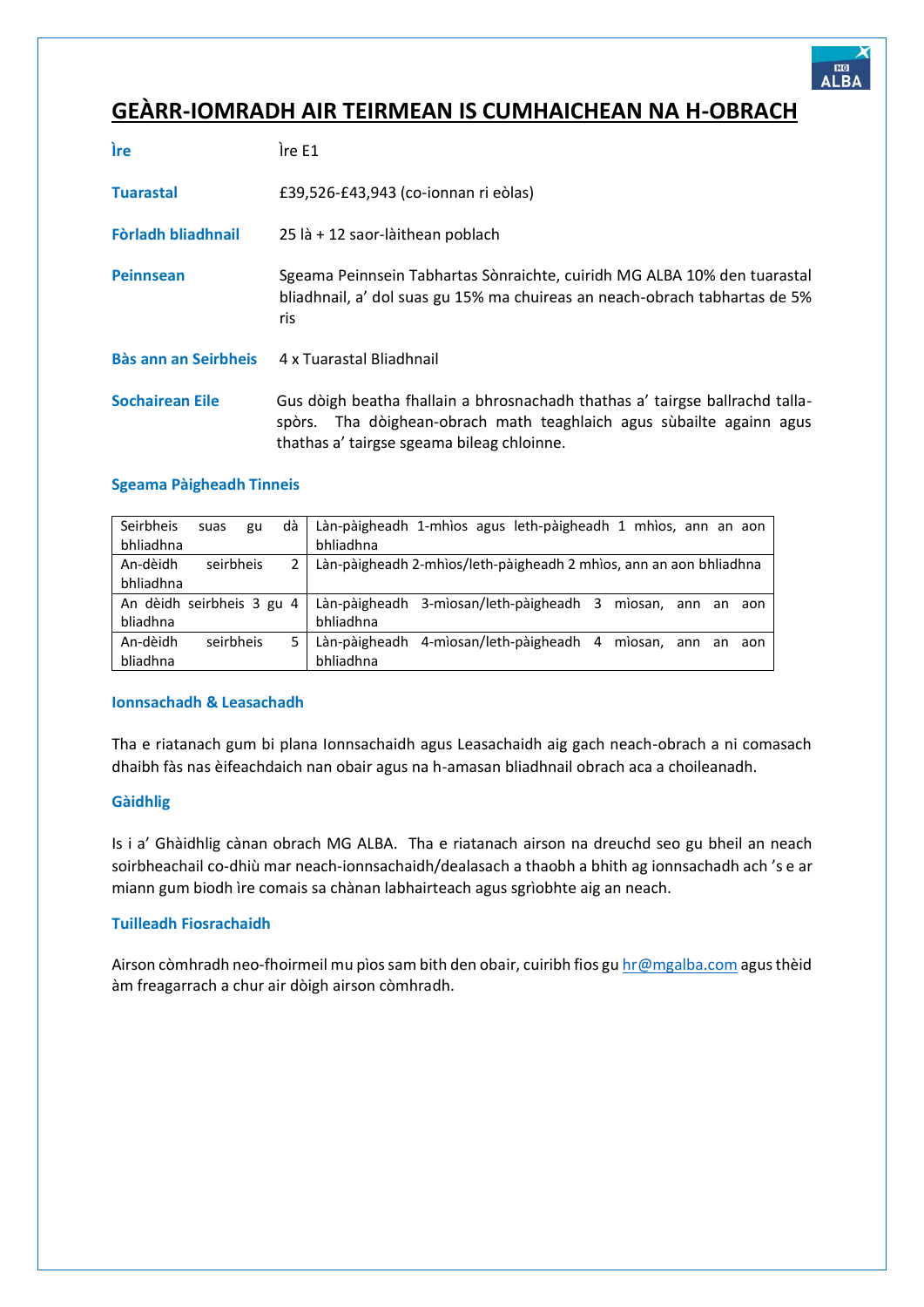

# **DEALBH-OBRACH**

| <b>Tiotal-obrach</b>      | <b>Cunntasair</b>                                                                                                                                                                                                                                                                                                                                                                                                                                                               | Ìre | E1 | <b>Uaireannan</b><br>Seachdainneach | 37 |
|---------------------------|---------------------------------------------------------------------------------------------------------------------------------------------------------------------------------------------------------------------------------------------------------------------------------------------------------------------------------------------------------------------------------------------------------------------------------------------------------------------------------|-----|----|-------------------------------------|----|
| Amas                      | Na siostaman ionmhais obrachadh gu h-èifeachdach agus mar sin sàr smachd ionmhasail                                                                                                                                                                                                                                                                                                                                                                                             |     |    |                                     |    |
|                           | a thoirt don bhuidheann, a bhith a' furastachaidh obair an Roinn Gnìomhachais tro                                                                                                                                                                                                                                                                                                                                                                                               |     |    |                                     |    |
|                           | ullachadh chùmhnantan, agus far am bi iomchaidh seo a thoirt gu crìoch, ag obair còmhla                                                                                                                                                                                                                                                                                                                                                                                         |     |    |                                     |    |
|                           | ri luchd-gleidhidh buidseit agus a bhith ag aithris do luchd-ùidh air an taobh a-muigh.                                                                                                                                                                                                                                                                                                                                                                                         |     |    |                                     |    |
| Cunntachail do            | Stiùiriche Ionmhais                                                                                                                                                                                                                                                                                                                                                                                                                                                             |     |    |                                     |    |
| Le uallach                | Riaghladh ionmhais làitheil a' cleachdadh Xero, Approval Max, Bankline agus<br>$\bullet$                                                                                                                                                                                                                                                                                                                                                                                        |     |    |                                     |    |
| airson                    | ClearSpend                                                                                                                                                                                                                                                                                                                                                                                                                                                                      |     |    |                                     |    |
|                           | Riaghladh sruth-airgid agus aonta pàighidhean taobh a-staigh ìrean ùghdarras                                                                                                                                                                                                                                                                                                                                                                                                    |     |    |                                     |    |
|                           | tiomnaichte                                                                                                                                                                                                                                                                                                                                                                                                                                                                     |     |    |                                     |    |
|                           | Aithris ionmhasail mìosail do luchd-gleidhidh buidseit<br>$\bullet$                                                                                                                                                                                                                                                                                                                                                                                                             |     |    |                                     |    |
|                           | Cunntasachd airson riochdachaidhean Tbh & Rèidio agus os-shealladh air bun ìre<br>$\bullet$<br>ullachadh chùmhnantan riochdachaidh                                                                                                                                                                                                                                                                                                                                              |     |    |                                     |    |
|                           | A' cuideachadh an Stiùiriche Ionmhais ann a bhith ag ullachadh buidseat<br>$\bullet$                                                                                                                                                                                                                                                                                                                                                                                            |     |    |                                     |    |
|                           | bliadhnail agus ro-mheasaidhean ràitheil                                                                                                                                                                                                                                                                                                                                                                                                                                        |     |    |                                     |    |
|                           | Ag obair leis an luchd-sgrùdaidh bhon taobh a-muigh agus ag ullachadh nan<br>$\bullet$                                                                                                                                                                                                                                                                                                                                                                                          |     |    |                                     |    |
|                           | cunntasan reachdail                                                                                                                                                                                                                                                                                                                                                                                                                                                             |     |    |                                     |    |
|                           | Gèilleadh chìsean a' toirt a-steach Cìs Corporra, VAT agus PAYE<br>$\bullet$                                                                                                                                                                                                                                                                                                                                                                                                    |     |    |                                     |    |
|                           | Rianachd pàighidh is peinnseanan le companaidh pàighidh bhon taobh a-muigh<br>$\bullet$                                                                                                                                                                                                                                                                                                                                                                                         |     |    |                                     |    |
|                           | Leasachadh shiostaman agus phròiseasan<br>٠<br>Riaghladh agus dèanadas sgrùdaidhean riochdachaidh                                                                                                                                                                                                                                                                                                                                                                               |     |    |                                     |    |
|                           | $\bullet$<br>Rianachd Loidhne den Fhoghlainneach Ionmhais                                                                                                                                                                                                                                                                                                                                                                                                                       |     |    |                                     |    |
|                           |                                                                                                                                                                                                                                                                                                                                                                                                                                                                                 |     |    |                                     |    |
| <b>Dàimhean</b><br>obrach | Bidh an neach-dreuchd nam prìomh ball den Sgioba Ionmhais agus obraichidh iad ann an<br>co-bhonn ris an luchd-gleidhidh buidseit agus an sgioba àrd-stiùiridh agus bidh feum air<br>conaltradh farsaing a dhèanamh le prìomh luchd-ùidh a' gabhail a-steach Riaghaltas na h-<br>Alba, solaraichean, luchd-sgrùdaidh bhon taobh a-muigh agus HMRC.<br>Tha uallach air an neach-dreuchd cuideachd airson trèanadh, leasachadh agus riaghladh<br>loidhne am Foghlainneach Ionmhais |     |    |                                     |    |
| Prìomh                    | Ag ullachadh cunntasan riaghlaidh mìosail ceart agus ùineail, a' mìneachadh                                                                                                                                                                                                                                                                                                                                                                                                     |     |    |                                     |    |
| Thoraidhean               | thoraidhean do luchd-gleidhidh buidseit agus a' cuideachadh le bhith a' stiùireadh<br>dèanadas ionmhasail nas fheàrr                                                                                                                                                                                                                                                                                                                                                            |     |    |                                     |    |
|                           | A' riaghladh airgead bho latha gu latha, a' dèanamh cinnteach gu bheil smachd<br>làidir ann air pàighidhean agus gu bheil sgaoileadh gu leòr ann gus bilean a<br>phàigheadh ann an deagh àm                                                                                                                                                                                                                                                                                     |     |    |                                     |    |
|                           | Ag ullachadh nan cunntasan reachdail agus a' toirt na sgrìobhainnean agus<br>mìneachadh iomchaidh don luchd-sgrùdaidh gus dèanamh cinnteach gu bheil na<br>cunntasan air am faidhleadh ann an deagh àm                                                                                                                                                                                                                                                                          |     |    |                                     |    |
|                           | A' dèanamh cinnteach gu bheil MG ALBA a' gèilleadh ris na riaghailtean cìse<br>$\bullet$<br>buntainneach agus a' coileanadh a dhleastanasan faidhleadh is pàighidh                                                                                                                                                                                                                                                                                                              |     |    |                                     |    |
|                           | A' pàigheadh luchd-obrach ann an àm agus gu ceart<br>Barantas a thaobh Luach an Airgid tro thomhas-measaidh agus sgrùdaidhean                                                                                                                                                                                                                                                                                                                                                   |     |    |                                     |    |
|                           | chaiteachais                                                                                                                                                                                                                                                                                                                                                                                                                                                                    |     |    |                                     |    |
|                           | Gèilleadh ri Riaghailtean Ionmhasail, Solarachadh, Cosgaisean agus poileasaidhean<br>iomchaidh eile                                                                                                                                                                                                                                                                                                                                                                             |     |    |                                     |    |
|                           | Dèanadas an sgioba gu h-iomlan tro bhith a' cuideachadh le gnothaichean eile<br>leithid ullachadh agus coileanadh chùmhnantan (mar a bhios iomchaidh),<br>riaghladh cunnairt, dìon dàta, saorsa fiosrachaidh agus foillseachaidhean eile<br>msaa.                                                                                                                                                                                                                               |     |    |                                     |    |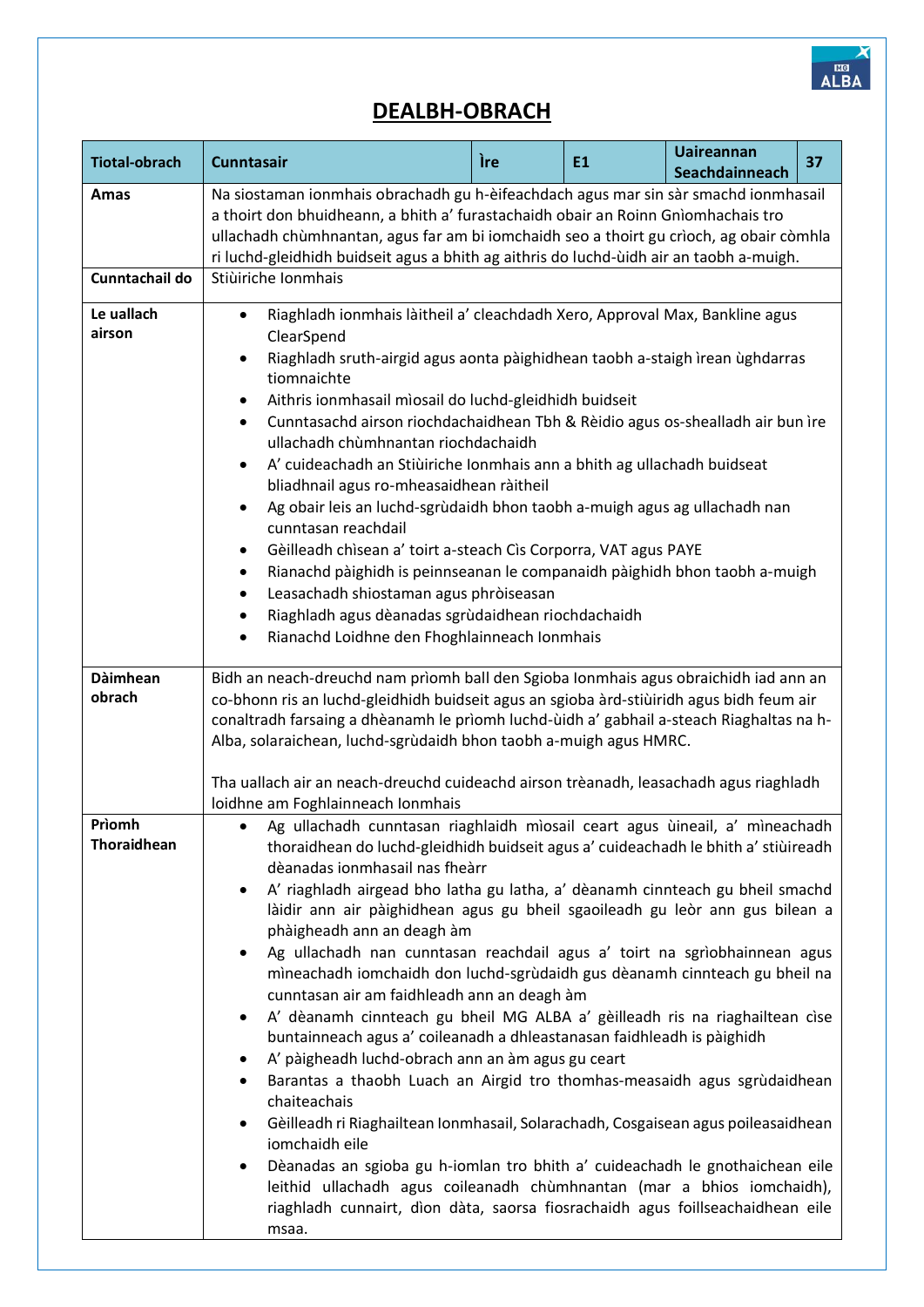

| Prìomh<br>ghnìomhan | Os-shealladh air obrachadh dàta ionmhasail de gach seòrsa a' toirt a-steach<br>fàirdealan, tagraidhean, bileagan cìse, POan agus an leithid gus dèanamh<br>cinnteach gu bheil aithisgean ionmhais ann an deagh àm agus air an toirt gu buil<br>• A' mineachadh na h-aithisgean ionmhais gu tric do luchd-gleidhidh buidseit aig<br>nach eil teisteanas ionmhais agus gan cuideachadh le bhith a' riaghladh am<br>buidseatan<br>• A' conaltradh le luchd-sgrùdaidh bhon taobh a-muigh mun chlàr-ama airson<br>sgrùdadh, prìomh sgrìobhainnean a tha a dhìth agus gach cùis riatanach eile<br>A' cumail suas siostam làidir de smachdan taobh a-staigh agus uidheaman<br>$\bullet$<br>ceadachaidh làidir<br>A' toirt taic don Roinn Ghnìomhachais le lèirmheasan cùmhnantan, ùrachaidhean<br>$\bullet$<br>agus molaidhean<br>• A' cumail suas sàr-dhàimhean le prìomh luchd-ùidh bho Riaghaltas na h-Alba,<br>Ofcom agus HMRC gu solaraichean agus màladairean<br>Riaghladh pàighidh agus giullachd peinnsein<br>$\bullet$ |
|---------------------|--------------------------------------------------------------------------------------------------------------------------------------------------------------------------------------------------------------------------------------------------------------------------------------------------------------------------------------------------------------------------------------------------------------------------------------------------------------------------------------------------------------------------------------------------------------------------------------------------------------------------------------------------------------------------------------------------------------------------------------------------------------------------------------------------------------------------------------------------------------------------------------------------------------------------------------------------------------------------------------------------------------------------|
|                     | A' dèanamh eacarsaichean thomhas-measaidhean agus sgrùdaidh gus dèanamh<br>$\bullet$                                                                                                                                                                                                                                                                                                                                                                                                                                                                                                                                                                                                                                                                                                                                                                                                                                                                                                                                     |
|                     | cinnteach à luach an airgid agus cleachdadh ceart den mhaoin.                                                                                                                                                                                                                                                                                                                                                                                                                                                                                                                                                                                                                                                                                                                                                                                                                                                                                                                                                            |